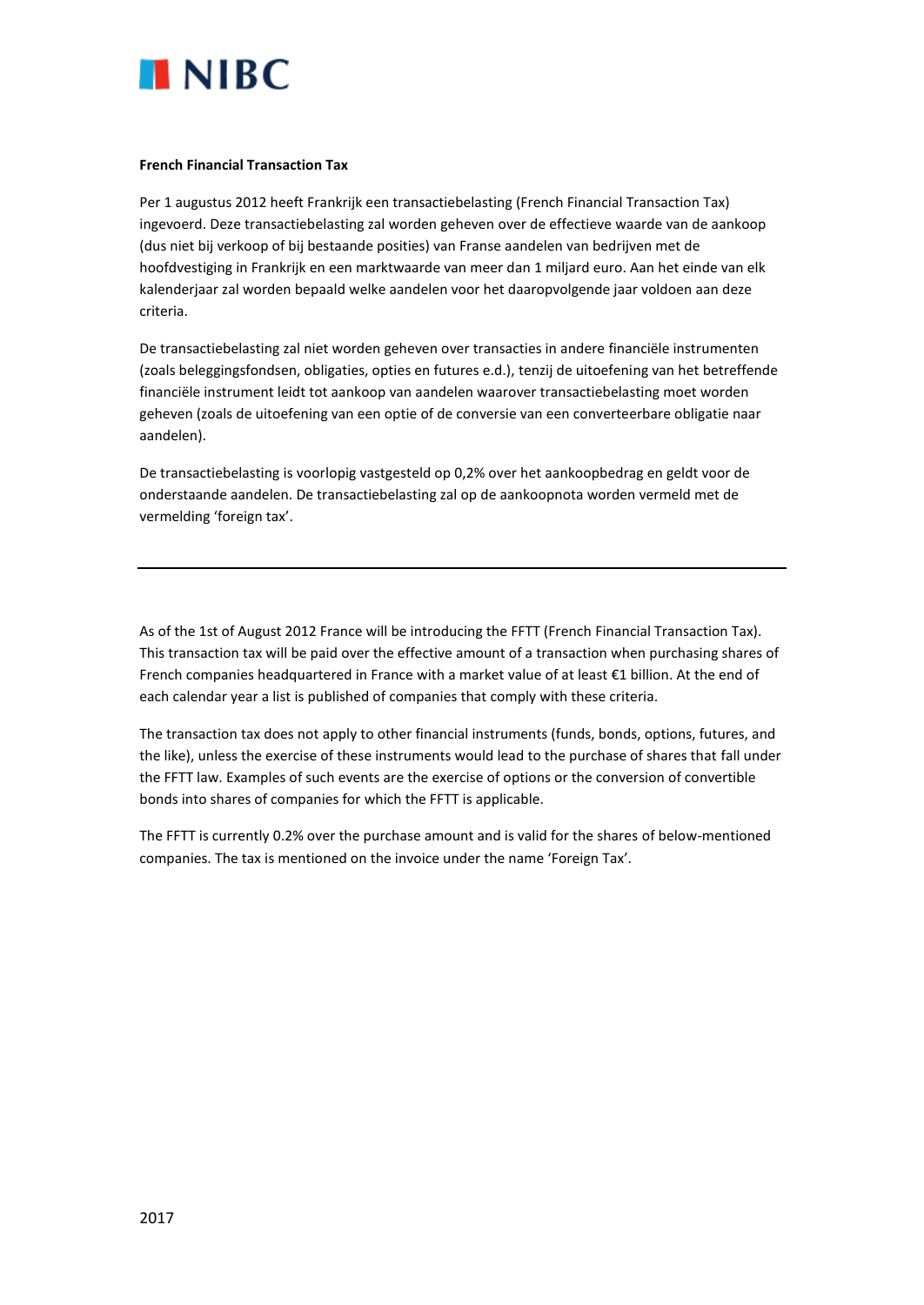

## **Gesorteerd op Naam (Sorted on name) \***

FR0000120404 ACCOR SA US5070691028 LAGARDERE GROUPE-SPONS ADR US00435F1012 ACCOR SA-SPONSORED ADR FR0000130213 LAGARDERE SCA FR0010340141 ADP FR0010307819 LEGRAND SA FR0000031122 AIR FRANCE-KLM FR0000050353 LISI FR0000120073 AIR LIQUIDE SA FR0000120321 L'OREAL FR0010220475 ALSTOM US5021172037 L'OREAL-UNSPONSORED ADR FR0000033219 ALTAREA FR0000121014 LVMH MOET HENNESSY LOUIS VUI FR0000071946 ALTEN FR0011653807 LVMH MOET HENNESSY LV - NEW FR0000034639 ALTRAN TECHNOLOGIES SA US5024412075 LVMH-ADR FR0004125920 AMUNDI SA FR0000053225 M6-METROPOLE TELEVISION FR0011027143 AREVA FR0013153541 MAISONS DU MONDE SA FR0010313833 ARKEMA FR0010241638 MERCIALYS FR0000051732 ATOS SE FR0000121261 MICHELIN (CGDE) FR0000120628 AXA SA FR0000120685 NATIXIS FR0000035164 BENETEAU FR0000044448 NEXANS SA FR0010096479 BIOMERIEUX FR0010112524 NEXITY FR0000131104 BNP PARIBAS FR0000052870 NORBERT DENTRESSANGLE FR0000061129 BOIRON SA FR0011594233 NUMERICABLE-SFR FR0012144624 BOLLORE - NEW FR0000133308 ORANGE FR0000039299 BOLLORE INVESTISSEMENT FR0000184798 ORPEA FR0000120503 BOUYGUES SA FR0010781021 ORPEA-CW15 FR0011121888 BOUYGUES SA FR0000120693 PERNOD RICARD SA FR0006174348 BUREAU VERITAS SA US7142641080 PERNOD RICARD-SPONS ADR FR0000061137 BURELLE SA FR0000121501 PEUGEOT SA FR0010672493 CAP GEMINI-CW16 US7168255005 PEUGEOT SA-SPONSORED ADR FR0000125338 CAPGEMINI SA **FROO11832237** PEUGEOT UGW-CW17 FR0000120172 CARREFOUR SA FR0000124570 PLASTIC OMNIUM FR0000125585 CASINO GUICHARD PERRACHON FR0004191674 POWEO FR0000060501 CFAO FR0000130577 PUBLICIS GROUPE FR0000130403 CHRISTIAN DIOR SE FR0000312928 PUBLICIS GROUPE-CW22 FR0000120222 CNP ASSURANCES FR0000044471 RAMSAY GENERALE DE SANTE FR0000121634 COLAS SA FR0000130395 REMY COINTREAU FR0000125007 COMPAGNIE DE SAINT GOBAIN FR0000131906 RENAULT SA FR0000079659 COMPAGNIE DU CAMBODGE US7596731064 RENAULT SA-SPONS ADR 144A FR0000045072 CREDIT AGRICOLE SA **FR0010451203** REXEL SA FR0005025004 CREDIT INDUSTRIEL ET COMM FR0000031684 ROTHSCHILD & CO FR0000120644 DANONE FR0000121253 RUBIS FR0000121725 DASSAULT AVIATION SA FR0000031775 SA DES CIMENTS VICAT-VICAT FR0000130650 DASSAULT SYSTEMES SA FR0000073272 SAFRAN SA US2375451083 DASSAULT SYSTEMES S-SPON ADR FR0000120578 SANOFI FR0010417345 DBV TECHNOLOGIES SA US80105N1138 SANOFI CVR FR0010908533 EDENRED US80105N1054 SANOFI-ADR FR0010242511 EDF FR0000053266 SARTORIUS STEDIM BIOTECH FR0000130452 EIFFAGE FR0013154002 SARTORIUS STEDIM BIOTECH FR0000491649 ELECTRICITE DE FRANCE FR0000121972 SCHNEIDER ELECTRIC SE FR0000121279 ELIOR FR0010411983 SCOR SE FR0011950732 ELIOR US80917Q1067 SCOR-SPONSORED ADR FR0012202505 ELIOR PARTICIPATIONS - NEW FR0000121709 SEB SA FR0012435121 ELIS SA FR0011364561 SOCIE -CW15 PEUGEOT SA FR0010208488 ENGIE FR0000120966 SOCIETE BIC SA FR0000131757 ERAMET FR0000130809 SOCIETE GENERALE FR0000121667 ESSILOR INTERNATIONAL US83364L1098 SOCIETE GENERALE-SPONS ADR FR0004254035 EULER HERMES GROUP FR0000121220 SODEXO FR0000121121 EURAZEO FR0000120495 SOMFY SA

**ProductISINCode Name ProductISINCode Name**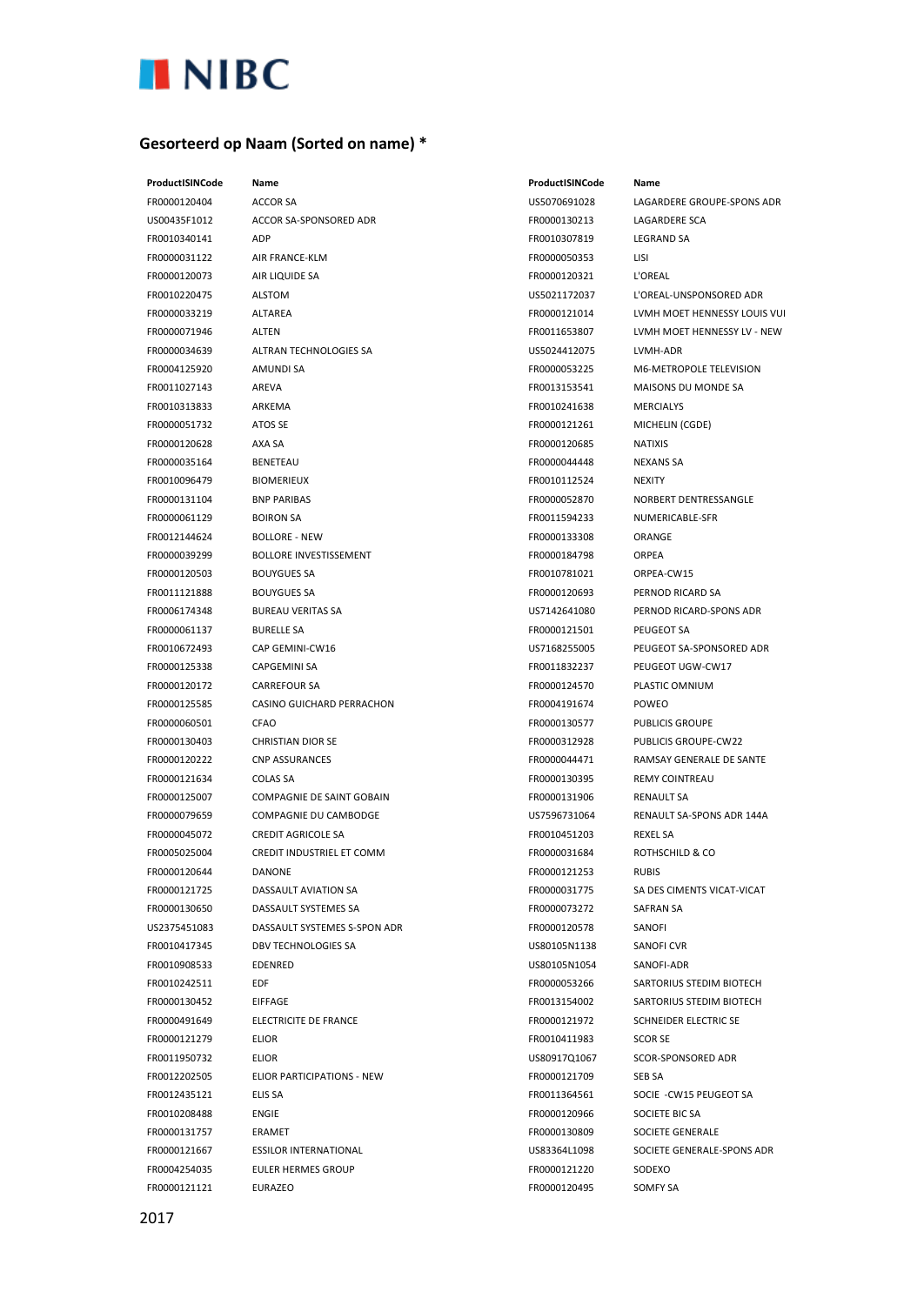

FR0013204336 L.D.C. SA

FR0012789949 EUROPCAR GROUPE SA FR0000050809 SOPRA GROUP FR0000038200 EUROSIC FR0012757854 SPIE SA FR0010221234 EUTELSAT COMMUNICATIONS FROMODO76952 STE IND & FIN DE L'ARTOIS SA FR0000053142 FAIVELEY TRANSPORT FAIT FROM FR0000064271 STEF FR0000121147 FAURECIA FR0010613471 SUEZ ENVIRONNEMENT CO FR0000064784 FFP FR0004188670 TARKETT FR0000037947 FIMALAC FR0010918292 TECHNICOLOR - REGR FR0000062234 FINANCIERE DE L'ODET FR0000131708 TECHNIP SA FR0000034431 FONCIERE DE PARIS SIIC US8785461000 TECHNIP-ADR 144A FR0000060303 FONCIERE DES MURS FR0000051807 TELEPERFORMANCE FR0000064578 FONCIERE DES REGIONS FR0000054900 TELEVISION FRANCAISE (T.F.1) FR0000033409 FONCIERE LYONNAISE FR0000121329 THALES SA FR0000063265 FONCIERE R-PARIS FR0000120271 TOTAL SA FR0000121857 FROMAGERIES BEL US89151E1091 TOTAL SA-SPON ADR FR0011726835 GAZTRANSPORT ET TECHNIGA SA FR0005691656 TRIGANO SA FR0010040865 GECINA SA FR0000054470 UBISOFT ENTERTAINMENT FR0010533075 GROUPE EUROTUNNEL SE - REGR FR0000124711 UNIBAIL-RODAMCO SE FR0011476928 GROUPE FNAC FR0000054215 UNIBEL FR0000121881 HAVAS SA FR0000130338 VALEO SA FR0010562058 HAVAS SA-CW15 FR0013176526 VALEO SA FR0000052292 HERMES INTERNATIONAL US9191343048 VALEO SA-SPON ADR FR0000035081 ICADE FR0000120354 VALLOUREC SA FR0004035913 ILIAD SA FR0000124141 VEOLIA ENVIRONNEMENT FR0000120859 IMERYS SA FR0000052516 VILMORIN CLAUSE & CIE FR0000125346 INGENICO GROUP FR0000125486 VINCI SA FR0010259150 IPSEN FR0000031577 VIRBAC SA FR0000073298 IPSOS FR0000127771 VIVENDI FR0000077919 JC DECAUX SA US92851S2041 VIVENDI SA-SPONSORED ADR FR0000121485 KERING US92852T2015 VIVENDI SA-UNSPON ADR FR0011654862 KERING - NEW FR0000121204 WENDEL FR0000121964 KLEPIERRE FR0011981968 WORLDLINE SA FR0010386334 KORIAN FR0000125684 ZODIAC AEROSPACE FR0000053829 L.D.C. SA FR0012114635 ZODIAC AEROSPACE - NEW

## **Gesorteerd op ISIN-code (Sorted on ISIN-code) \***

| ProductISINCode | Name                            | ProductISINCode | Name                         |
|-----------------|---------------------------------|-----------------|------------------------------|
| FR0000031122    | AIR FRANCE-KLM                  | FR0000125684    | <b>ZODIAC AEROSPACE</b>      |
| FR0000031577    | VIRBAC SA                       | FR0000127771    | <b>VIVENDI</b>               |
| FR0000031684    | ROTHSCHILD & CO                 | FR0000130213    | <b>LAGARDERE SCA</b>         |
| FR0000031775    | SA DES CIMENTS VICAT-VICAT      | FR0000130338    | <b>VALEO SA</b>              |
| FR0000033219    | <b>ALTAREA</b>                  | FR0000130395    | <b>REMY COINTREAU</b>        |
| FR0000033409    | <b>FONCIERE LYONNAISE</b>       | FR0000130403    | <b>CHRISTIAN DIOR SE</b>     |
| FR0000034431    | <b>FONCIERE DE PARIS SIIC</b>   | FR0000130452    | <b>EIFFAGE</b>               |
| FR0000034639    | ALTRAN TECHNOLOGIES SA          | FR0000130577    | PUBLICIS GROUPE              |
| FR0000035081    | <b>ICADE</b>                    | FR0000130650    | DASSAULT SYSTEMES SA         |
| FR0000035164    | <b>BENETEAU</b>                 | FR0000130809    | SOCIETE GENERALE             |
| FR0000037947    | <b>FIMALAC</b>                  | FR0000131104    | <b>BNP PARIBAS</b>           |
| FR0000038200    | <b>EUROSIC</b>                  | FR0000131708    | <b>TECHNIP SA</b>            |
| FR0000039299    | <b>BOLLORE INVESTISSEMENT</b>   | FR0000131757    | <b>ERAMET</b>                |
| FR0000044448    | <b>NEXANS SA</b>                | FR0000131906    | <b>RENAULT SA</b>            |
| FR0000044471    | <b>RAMSAY GENERALE DE SANTE</b> | FR0000133308    | ORANGE                       |
| FR0000045072    | <b>CREDIT AGRICOLE SA</b>       | FR0000184798    | <b>ORPEA</b>                 |
| FR0000050353    | LISI                            | FR0000312928    | <b>PUBLICIS GROUPE-CW22</b>  |
| FR0000050809    | SOPRA GROUP                     | FR0000491649    | <b>ELECTRICITE DE FRANCE</b> |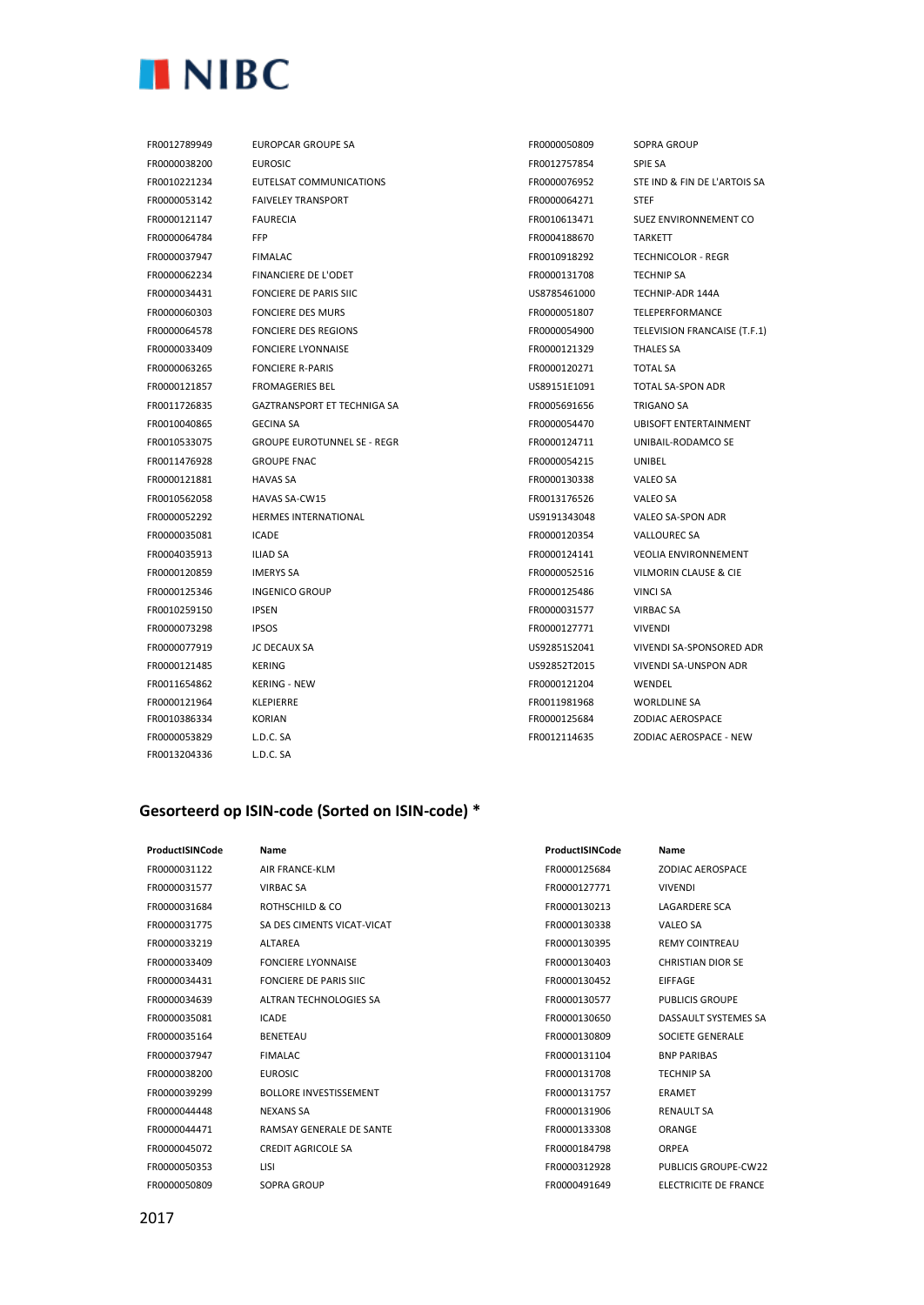

FR0000051732 ATOS SE FR0004035913 ILIAD SA FR0000051807 TELEPERFORMANCE FR0004125920 AMUNDI SA FR0000052292 HERMES INTERNATIONAL FR0004188670 TARKETT FR0000052516 VILMORIN CLAUSE & CIE FR0004191674 POWEO **FROODOS2870** NORBERT DENTRESSANGLE FROOD FROOD FROOD FROOD FULLER HERMES GROUP FR0000053142 FAIVELEY TRANSPORT FROM FR0005025004 CREDIT INDUSTRIEL ET COMM FR0000053225 M6-METROPOLE TELEVISION FR0005691656 TRIGANO SA FR0000053266 SARTORIUS STEDIM BIOTECH FR0006174348 BUREAU VERITAS SA FR0000053829 L.D.C. SA FR0010040865 GECINA SA FR0000054215 UNIBEL FR0010096479 BIOMERIEUX FR0000054470 UBISOFT ENTERTAINMENT FR0010112524 NEXITY FR0000054900 TELEVISION FRANCAISE (T.F.1) FR0010208488 ENGIE FR0000060303 FONCIERE DES MURS FR0010220475 ALSTOM FR0000060501 CFAO FR0010221234 EUTELSAT COMMUNICATIONS FR0000061129 BOIRON SA FR0010241638 MERCIALYS FR0000061137 BURELLE SA FR0010242511 EDF FR0000062234 FINANCIERE DE L'ODET FROMOCOS EROO10259150 IPSEN FR0000063265 FONCIERE R-PARIS FR0010307819 LEGRAND SA FR0000064271 STEF FR0010313833 ARKEMA FR0000064578 FONCIERE DES REGIONS FR0010340141 ADP FR0000064784 FFP FR0010386334 KORIAN FR0000071946 ALTEN FR0010411983 SCOR SE FR0000073272 SAFRAN SA FR0010417345 DBV TECHNOLOGIES SA FR0000073298 IPSOS FR0010451203 REXEL SA FR0000076952 STE IND & FIN DE L'ARTOIS SA FROMENT SE ACCOMENT SER AND TROODE SE - REGR FR0000077919 JC DECAUX SA FR0010562058 HAVAS SA-CW15 FR0000079659 COMPAGNIE DU CAMBODGE FROM FR0010613471 SUEZ ENVIRONNEMENT CO FR0000120073 AIR LIQUIDE SA FR0010672493 CAP GEMINI-CW16 FR0000120172 CARREFOUR SA FR0010781021 ORPEA-CW15 FR0000120222 CNP ASSURANCES FR0010908533 EDENRED FR0000120271 TOTAL SA FR0010918292 TECHNICOLOR - REGR FR0000120321 L'OREAL FR0011027143 AREVA FR0000120354 VALLOUREC SA FR0011121888 BOUYGUES SA FR0000120404 ACCOR SA FR0011364561 SOCIE -CW15 PEUGEOT SA FR0000120495 SOMFY SA FR0011476928 GROUPE FNAC FR0000120503 BOUYGUES SA FR0011594233 NUMERICABLE-SFR FR0000120578 SANOFI FR0011653807 LVMH MOET HENNESSY LV - NEW FR0000120628 AXA SA FR0011654862 KERING - NEW FR0000120644 DANONE FR0011726835 GAZTRANSPORT ET TECHNIGA SA FR0000120685 NATIXIS FR0011832237 PEUGEOT UGW-CW17 FR0000120693 PERNOD RICARD SA FR0011950732 ELIOR FR0000120859 IMERYS SA FR0011981968 WORLDLINE SA FR0000120966 SOCIETE BIC SA FR0012114635 ZODIAC AEROSPACE - NEW FR0000121014 LVMH MOET HENNESSY LOUIS VUI FR0012144624 BOLLORE - NEW FR0000121121 EURAZEO FR0012202505 ELIOR PARTICIPATIONS - NEW FR0000121147 FAURECIA FR0012435121 ELIS SA FR0000121204 WENDEL FR0012757854 SPIE SA FR0000121220 SODEXO FR0012789949 EUROPCAR GROUPE SA FR0000121253 RUBIS FR0013153541 MAISONS DU MONDE SA FR0000121261 MICHELIN (CGDE) FR0013154002 SARTORIUS STEDIM BIOTECH FR0000121279 ELIOR FR0013176526 VALEO SA FR0000121329 THALES SA FR0013204336 L.D.C. SA FR0000121485 KERING US00435F1012 ACCOR SA-SPONSORED ADR FR0000121501 PEUGEOT SA US2375451083 DASSAULT SYSTEMES S-SPON ADR FR0000121634 COLAS SA US5021172037 L'OREAL-UNSPONSORED ADR FR0000121667 ESSILOR INTERNATIONAL US5024412075 LVMH-ADR

FR0000121709 SEB SA US5070691028 LAGARDERE GROUPE-SPONS ADR